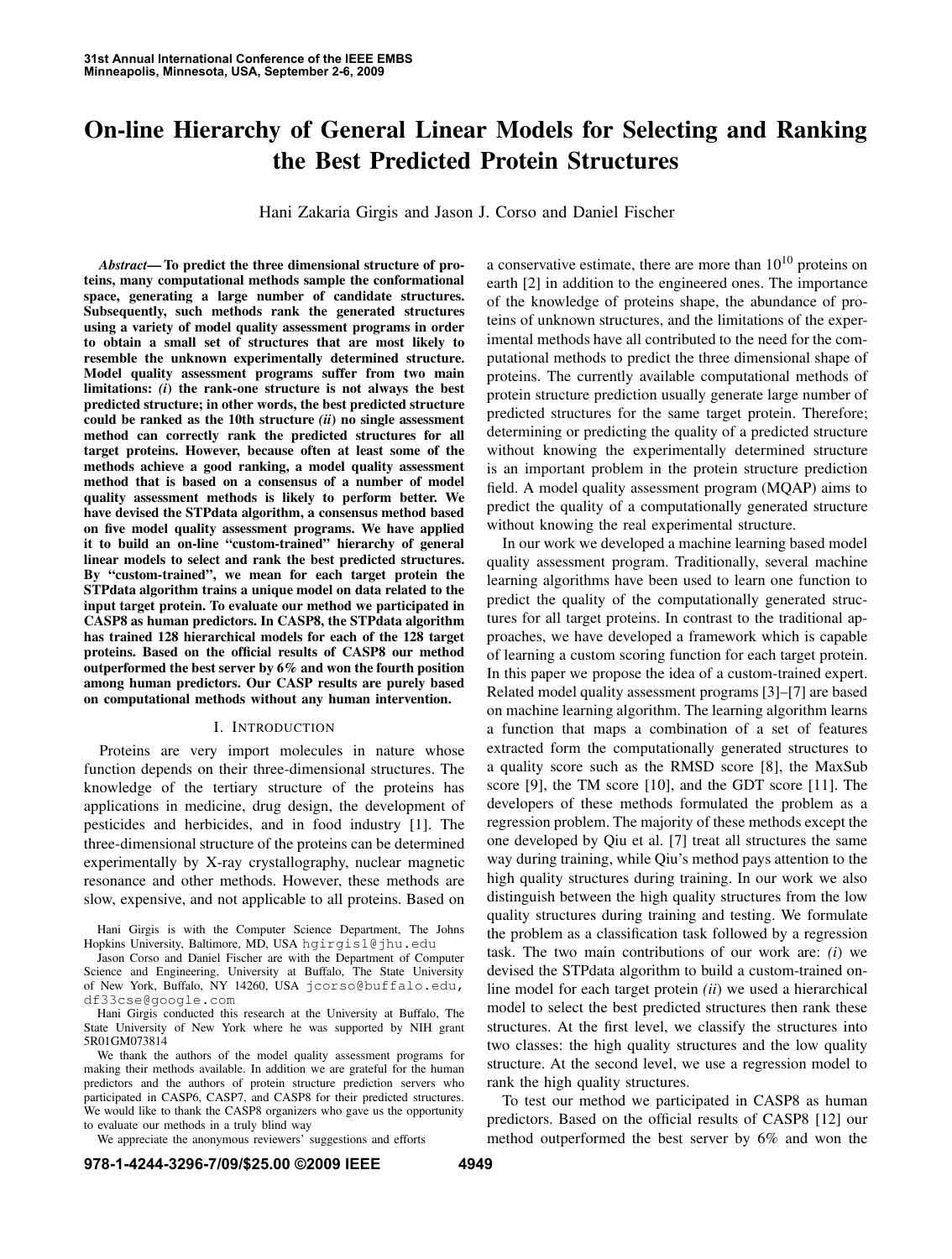fourth position among human predictors. Our results are purely based on computational methods and there was no human intervention.

## II. METHODS

# *A. Data and Preprocessing*

**Data:** the available data consists of the predicted structures submitted to CASP6 [13], CASP7 [14], and CASP8. We used CASP6 data in training, servers' predictions in CASP7 in validation, and CASP7 humans' predictions in testing. The first author has participated in CASP8; therefore, the CASP8 data is used as an independent test conducted by CASP8 assessors. We consider all of the five structures submitted by each group not only the rank-one structures for two reasons: *(i*) the rank-one structure predicted by each group is not necessarily the best predicted structure; the best predicted structure may be ranked as the 4 *th* or the  $5<sup>th</sup>$  [15] *(ii)* our goal is to develop a model quality assessment program which is capable to select and rank the best predicted structures among a large set of structures. All data are preprocessed as the following: *(i*) select structures that are at least 85% complete *(ii*) select full atoms structures *(iii)* run the Modeller [16] program on the selections, then remove structures whose MaxSub score with the original model is less than 0.85. During training, target proteins whose best predicted structure has a MaxSub score less than 0.3 are excluded from the training set. In addition, all structures which have MaxSub scores less than 0.1 are also removed from the data sets  $<sup>1</sup>$ .</sup>

**Algorithm Input And Output:** our learning algorithm predicts the structure rank based on the MaxSub score [9]. The MaxSub score is the three dimensional similarity between two protein structures. The learning algorithm can be extended easily to predict ranks based on additional similarity measures such as the RMSD score [8], the GDT score [11], and the TM score [10]. However, we have decided to use the MaxSub score due to the high correlation among these similarity scores. The inputs to our learning algorithm are five scores obtained from the following MQAPs: ProQ [3], Prosa*pair* [17], [18], ModCheck [19], DFire [20], and the 3dSim which is the three dimensional similarity score. We have used these five scores for two reasons. First, 3dSim, ProQ, and ModCheck are highly correlated with the MaxSub score. Second, ModCheck, DFire, ProQ, and Prosa-Pair have the lowest average of incorrectly ranking the true rankone structure. 3dSim is the average of the MaxSub scores between a structure and the other structures predicted for the same target protein provided that the MaxSub similarity score between the two models is greater than 0.4. Similar scores are implemented by [4], [5], [7], [21]. Equations 1 and 2 show how the 3dSim score is computed.

$$
\delta(i,j) = \begin{cases}\n1 & \text{if } MaxSub(i,j) \ge 0.4; \\
0 & \text{o.w.} \n\end{cases}
$$
\n(1)

$$
3dSim(m, S) = \frac{\sum_{s_i \in S \text{ and } s_i \neq m}^{|S|} MaxSub(m, s_i) \times \delta(m, s_i)}{|S| - 1}
$$
 (2)

Where *m* is a predicted structure, *S* is the set of all predicted structures to the same target protein.

**Data Normalization:** We use the 0-1 normalization method and two rank-based normalization methods at different stages to standardize the data. In both cases, the normalization methods we use are target-wise normalization. In other words, we standardize the values of each score with regard to the structures predicted to the same target protein only. Our target-wise normalization is different from the method implemented in [7]. Equation 3 shows how to normalize a score value *v* of a structure *i* which is predicted to target protein *t*.

$$
\overline{v}_i^t = \frac{v_i^t - v_{min}^t}{v_{max}^t - v_{min}^t} \tag{3}
$$

Where  $v_{max}^t$  and  $v_{min}^t$  are the maximum and minimum score values of all structures predicted to the same target protein.

#### *B. The Learning Framework*

**The STP algorithm: S**ample-**T**rain-**P**redict [22]. We apply the STP algorithm when the available data have two main properties. First, the available training (labeled) data is constantly growing. For example, the protein structure bank is increasing in size on a weekly basis. Second, the data is intrinsically clustered based on similarity in sequence, structure or function (each cluster has high-level semantic meaning). For instance, a set of predicted structures to the same target protein is viewed as a cluster in our current work. We have devised two variants of the STP algorithm: STPdata and STPmodel. We describe the application of the STPdata algorithm in this article.

Figure 1 outlines the STPdata algorithm. The STP algorithm does its prediction in a batch mode i.e. it takes a cluster of data of unknown target values as its input and outputs the results in a batch mode as well. The STP algorithm has three stages: *(i*) Sample: select a subset of the training data based on the similarity to the unlabeled data; we use the distribution of the 3dSim scores as the similarity measures between the input (test) cluster and the clusters stored in the database *(ii*) Train: train a hierarchy of general linear models on the sampled data *(iii*) Predict: use the trained hierarchical model to select and rank the best predicted structures. We regard the STPdata algorithm as a method to build a customtrained expert designed specifically to the input target protein predictions.

**The STP Algorithm Input and Output:** input: a  $n \times m$ scores matrix *S*, such that  $s_{ij}$  is the  $j^{th}$  score value of the  $i^{th}$ predicted structure. The scores matrix *S* contains the MQAPs scores of the structures predicted to the same target protein. All scores are standardized between 0.0 and 1.0.

$$
S = \left(\begin{array}{cccc} S_{11} & S_{12} & \dots & S_{1m} \\ \vdots & \vdots & \ddots & \vdots \\ \vdots & \vdots & \ddots & \vdots \\ S_{n1} & S_{n2} & \dots & S_{nm} \end{array}\right)
$$

<sup>&</sup>lt;sup>1</sup>Some of the excluded structures were removed erroneously due to software error. However, this accident does not affect the outcome of the training or the validation of our algorithms.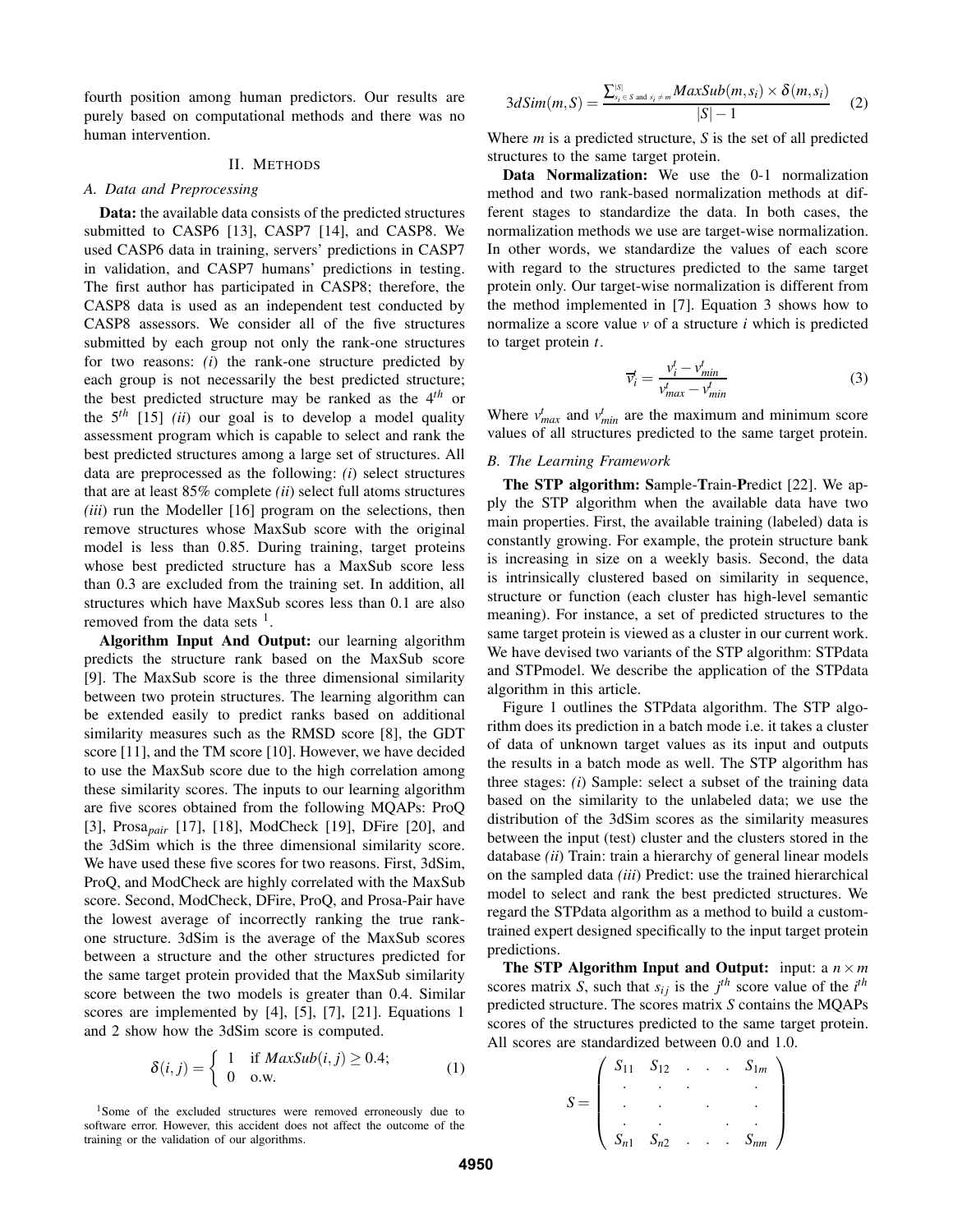

Fig. 1. The STP algorithm does its prediction in a batch mode i.e. it takes a cluster of data of unknown target values  $T_x$  as its input and outputs the results in a batch mode as well. The STP algorithm has three stages: (i) Sample: select a subset of the training data based on the similarity to the unlabeled data (ii) Train: train a hierarchy of general linear models on the sampled data (iii) Predict: use the trained hierarchical model to select and rank the best predicted structures.

Output: The predicted ranks of the best predicted structures.

**STPdata Sampling:** STPdata considers the MQAPs' scores of the structures predicted to the same target protein as one cluster. We represent each cluster by two centers of the bimodal distribution of the 3dSim scores and the percentages of the predicted structures that belong to each mode, in other words, four parameters represent each cluster: two parameters for centers and two parameters for percentages. In section IV, we give the reasons for using the 3dSim distribution as the similarity measure. We obtain the two centers by applying the k-means clustering algorithm with initial centers 0.0 and 1.0 to the 3dSim scores of each cluster. For example, the vector [0.8 0.1 0.6 0.4] means that the kmeans algorithm found two centers at 0.8 and 0.1, and 60% of the predicted structure are clustered around the 0.8 center and the other 40% of the predicted structures are clustered around the 0.1 center. We represent the input cluster in a similar fashion. Then, we apply the k-nearest algorithm to the clusters representations to find the nearest 22 clusters to the input cluster. We have decided to use 22 clusters based on experimental results on the training and validation sets.

**STPdata Training:** in this stage the algorithm trains a custom-made hierarchy of general linear models (GLM) [23] specifically to the input cluster. The GLM for *n* observations can be expressed as

$$
A = Sv + e \tag{4}
$$

Where A is a matrix of target values, S is the  $n \times m$  MQAPs scores matrix as defined earlier, v is the *m*-dimensional regression coefficients vector, and e is the *n*-dimensional errors vector. Next we use the pseudo inverse solution to solve equation 4 for the weights vector w. Let w be a  $m+1$ dimensional vector of 1 and *m* regression coefficients, then

$$
Sw = A \tag{5}
$$

$$
w = (S^T S)^{-1} S^T A \tag{6}
$$

**Hierarchy of General Linear Models:** the model consists of three levels. At the first level, DFire selects the top 80 predicted structures to eliminate low quality structures. At the second level, a linear classifier separates the top 40 structures from the lower 40 structures. At the third level a linear regression model ranks the top 40 predicted structures. We have set these parameters to participate in CASP8 based on the number of the predicted structures per target protein in CASP6 and CASP7. However, these two thresholds should be increased when our method is applied to computational methods that produce a large number of predicted structures.

**The Linear Classifier:** the classifier learns to separate two classes: *(i*) the class of the top 40 ranks (1-40) and *(ii*) the class of the lower 40 ranks (41-80). We choose to make each class contains 40 structures to make sure that the classifier is not biased to any of the two classes. The STPdata algorithm trains the linear classifier on set  $D_1 =$  $\{(x^1, a_1), ..., (x^q, a_q)\}$ . Where  $q = 80 \times n$ , such that *n* is the number of the target proteins selected at the previous stage, input  $x^i$  is a *m*-dimensional vector representing the *m* scores of the structure *i*,  $x^i = \{x_1, ..., x_m\}$  where

$$
x_j = \begin{cases} 1 & \text{if the } j^{th} \text{ MQAP rank is below 40;} \\ -1 & \text{o.w.;} \end{cases}
$$

and  $a_i$  is the target to be learnt such that

$$
a_i = \begin{cases} 1 & \text{if the MaxSub rank is below 40;} \\ -1 & \text{o.w.;} \end{cases}
$$

For example, the pair  $([1 \ 1 \ -1 \ 1 \ 1], 1)$  means that the  $1^{st}$ ,  $2^{nd}$ ,  $4^{th}$ , and  $5^{th}$  MQAPs rank the structure within the top 40 ranks, and the 3 *rd* MQAP ranks the structure within the lower 40 ranks. MaxSub ranks the predicted structure within the top 40 ranks.

**The Linear Regression Model:** the linear classifier in the previous stage selects 40 structures to pass to the third and final stage. A regression linear model is trained to predict the MaxSub rank of the structure. STPdata trains the linear regression model on set  $D_2 = \{(x^1, a_1), ..., (x^k, a_k)\}.$ Where  $k = 40 \times n$ , such that *n* is the number of proteins sampled at the sampling step, input  $x^i$  is a *m*-dimensional vector representing the *m* MQAPs scores of a structure *i*.  $x^i = \{x_1, ..., x_m\}$ , where  $x_j$  is the structure rank assigned by the *j<sup>th</sup>* MQAP, and  $x_j \in \{1, 2, ..., 39, 40\}$ . The output  $a_j$  is the rank assigned by MaxSub, and  $a_j \in \{1, 2, \ldots, 39, 40\}$ . For example, the pair  $([1 5 7 3 4], 3)$  means that the five MQAPs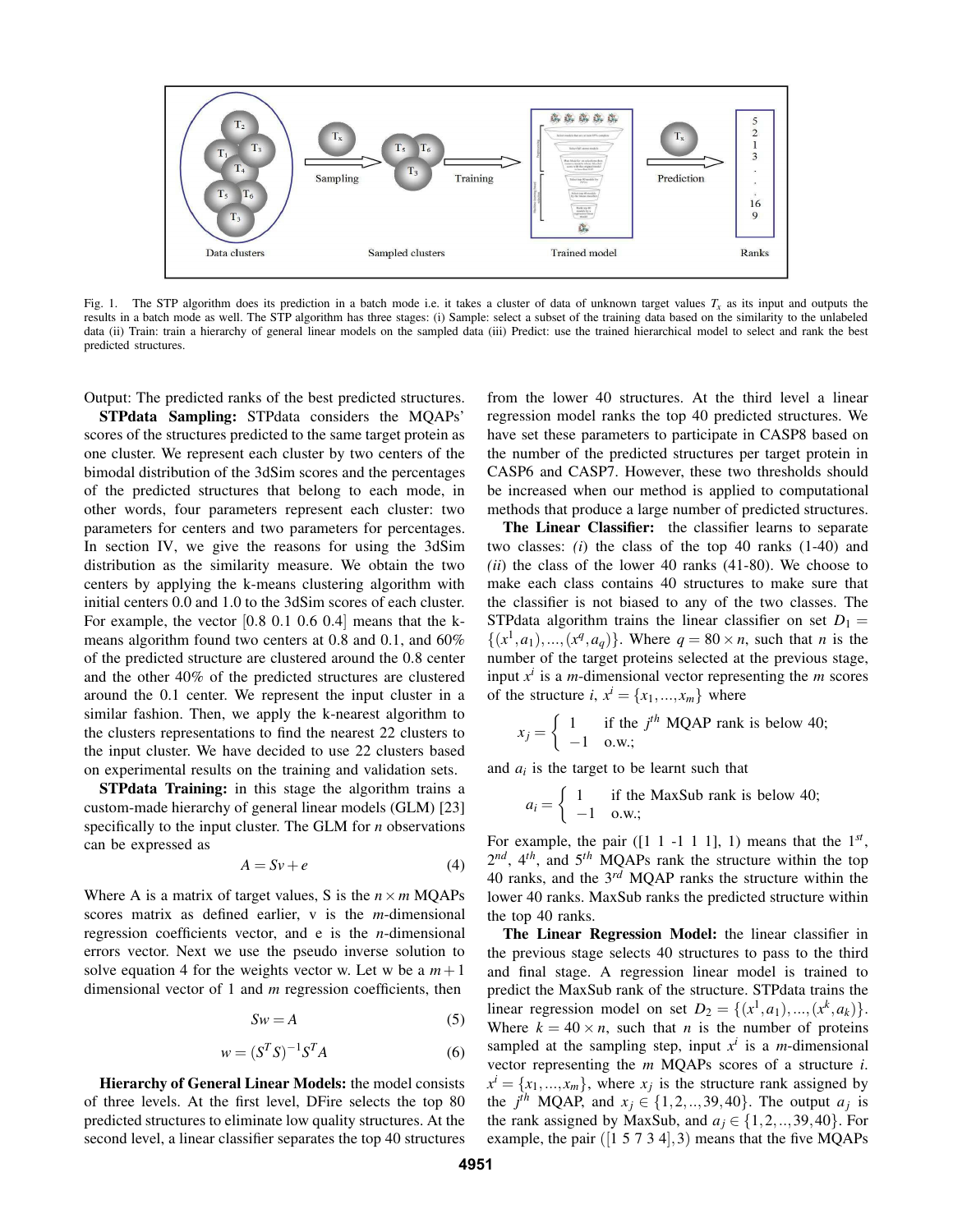rank the structure as the  $1^{st}$ , the  $5^{th}$ , the  $7^{th}$ , the  $3^{rd}$ , and the 4 *th* structure, and MaxSub puts the structure on the 3 *rd* rank.

**STPdata Prediction:** once the on-line custom-trained hierarchy of general linear models is trained on the related clusters to the input cluster, the STPdata algorithm outputs the predicted top 40 structures and their ranks.

# III. RESULTS

**CASP8 results:** the first author has participated with ZicoSTP  $^2$  in CASP8 to evaluate its performance by independet assessors. The ZicoSTP database consists of the predicted structures by the servers and the human predictors in CASP6. Here we report the performance of our method on 71 domains from the Human/Server targets. These results are based on the official CASP8 results [12]. Figure 2 shows the improvement in performance of our method over the best five performing servers in CASP8 based on the GDT TS score. ZicoSTP outperformed the first, second, and third performing servers by 6%, 27%, and 48% respectively.



Fig. 2. The improvements of the ZicoSTP over the best performing servers in CASP8

**Evaluation on the CASP7 human predictors structures:** we have tested ZicoSTP to select and rank the best structures predicted by the human predictors in CASP7. All data are preprocessed in the same manner as in the training stage. ZicoSTP outperformed the best human predictor (Zhang) by 3.19% as shown in Table I. ZicoSTP outperformed the best tested model quality assessment program in our study (3dSim) by 8.03%. We measure the performance as the sum of the rank-one structures MaxSub scores.

TABLE I THE PERFORMANCE OF ZICOSTP ON THE HUMAN PREDICTORS STRUCTURES IN CASP7

| Methods                     | Total |
|-----------------------------|-------|
| Best Human (Zhang)          | 47.76 |
| Best MOAP (3dSim)           | 45.62 |
| ZicoSTP                     | 49.28 |
| Improvement over Best Human | 3.19% |
| Improvement over Best MQAP  | 8.03% |

<sup>2</sup>The official name in CASP8 is ZicoFullSTP.

## IV. DISCUSSION

In this section we take a deeper look at the learnt function. We give the reasons to use the 3dSim distribution as a cluster similarity measure and we compare our method to other related work.

**The learnt functions:** The STPdata algorithm learns a hierarchical model for each target protein. Traditionally, there is only one learnt function used to rank the predicted structures of all target proteins [3], [5]–[7], [24]. In contrast, we use a custom-learnt function to rank the structures predicted to a specific target protein. The STPdata algorithm learnt 128 different hierarchical models for the 128 target proteins in CASP8. Figure 3 shows the weights associated with the ranks assigned by the 5 model quality assessment programs in the linear regression model (the third level). We did this analysis on target proteins from CASP8. These curves show how the learnt weights changes for each target protein. 3dSim ranks has the largest weights followed by Prosa-pair.



Fig. 3. The weights associated with the ranks assigned by the 5 model quality assessment programs in the linear regression model (the third level of the hierarchical model)

**The 3dSim Distribution as a Clusters Similarity Measure:** we specifically choose the distribution of the 3dSim scores as a similarity measure between the input cluster and the clusters stored in the training database for the following three reasons: *(i*) the 3dSim score is highly correlated with the MaxSub scores (the target to be learnt) *(ii*) the distributions of the MaxSub scores and the 3dSim scores are bimodal as shown in figure 4 *(iii*) the distribution of the 3dSim scores has one of the lowest KL divergence from the distribution of the MaxSub scores indicating the similarity between these two distributions.

**Comparison to The Related Work:** we compare our work to the other machine learning based model quality assessment programs, namely: ProQ [3], SVMod [6], and SVR [7]. The following seven aspects highlight the differences and the similarities between our work and the related work: *(i*) the framework learns a unique function per target protein; however, the other methods learn only one function for all target proteins *(ii*) ZicoSTP uses a subset of proteins